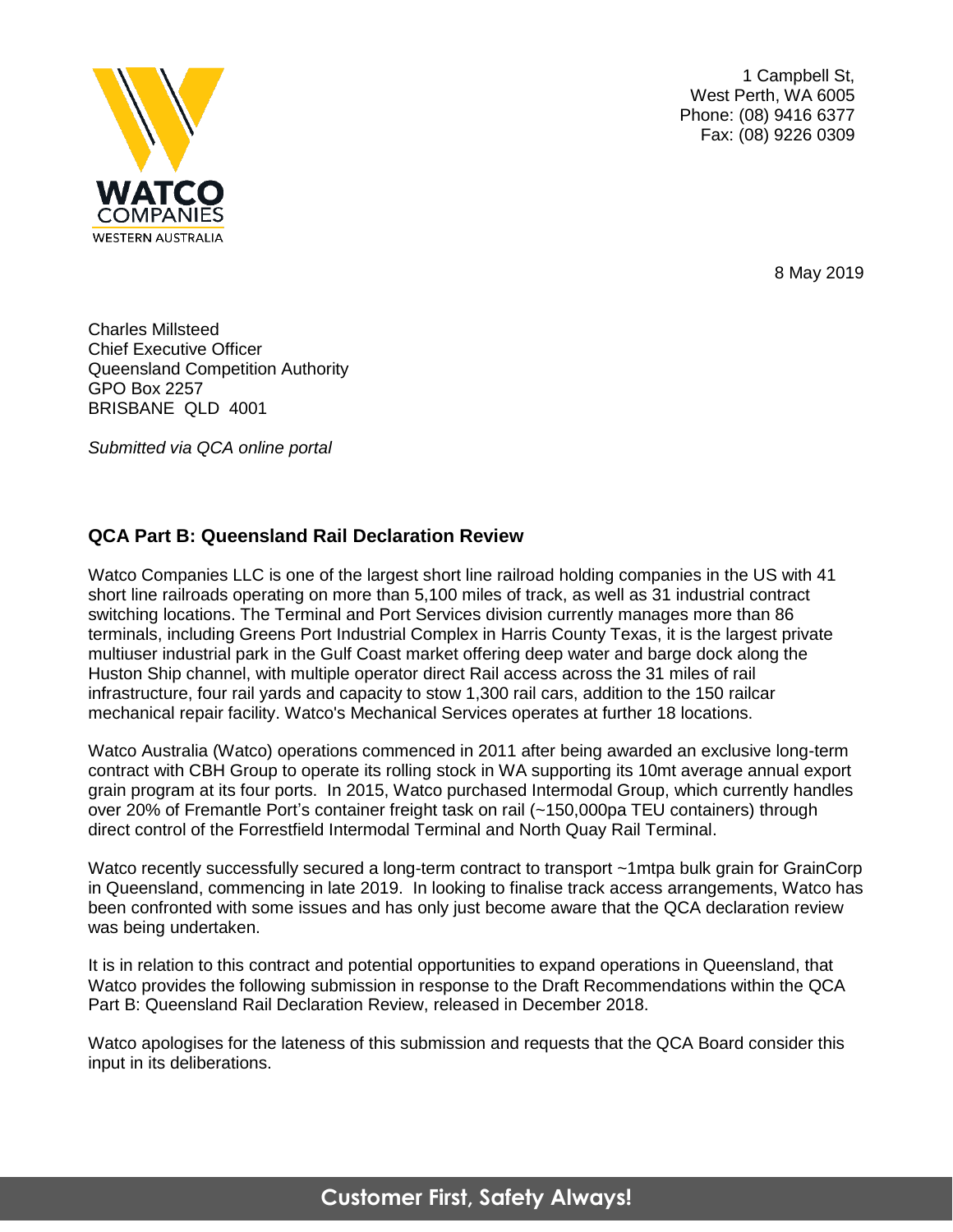## **Comments to the Draft Recommendations, QCA Part B Queensland Rail Declaration Review**

#### 1. Overview

Watco welcomes the opportunity to provide a submission in response to the Queensland Rail (QR) declaration review currently being undertaken by the Queensland Competition Authority (QCA).

Having been awarded through a competitive process the GrainCorp Queensland export rail freight services contract and recently attained accreditation from the Office of the National Rail Safety Regulator (ONRSR) to operate in Queensland, Watco is in the process of finalising its track access arrangements with Queensland Rail (QR).

As part of its tender submission to GrainCorp, Watco approached and received indicative access terms and pricing from QR. These indicative prices and terms were based on the existing QR access regulatory framework and were used by Watco in good faith to agree commercial terms with GrainCorp. These terms and pricing were used in supporting Watco's significant required investment in new rail rollngstock to provide the required rail services for the contract term.

It is only recently in looking to finalise these indicative access terms and pricing that QR have advised Watco that the track access terms and pricing is likely to change from 2020. As a result, QR have advised it can only offer a short-term contract for track access (less than 10 years) with Watco for the GrainCorp freight task.

This reduced access term and the potential introduction of additional terms and future access pricing uncertainty puts at risk the significant investment Watco is making for the GrainCorp rail services contract.

The parts of the QR network where Watco is going to be directly impacted by the QCA supporting the QR recommendation to not declare are as follows:

- Central Western System;
- Western System; and
- South Western System.

These QR systems have been classified as *Other Systems Services* in the draft recommendations of the QCA Part B Queensland Rail declaration



review of December 2018 and this submission will detail Watco's key concerns with the QCA findings to not declare as it relates to these specific systems.

The following Watco's submission will focus on the key areas of QR's proposed Access Framework, Access Criteria and Declaration Scope & Term.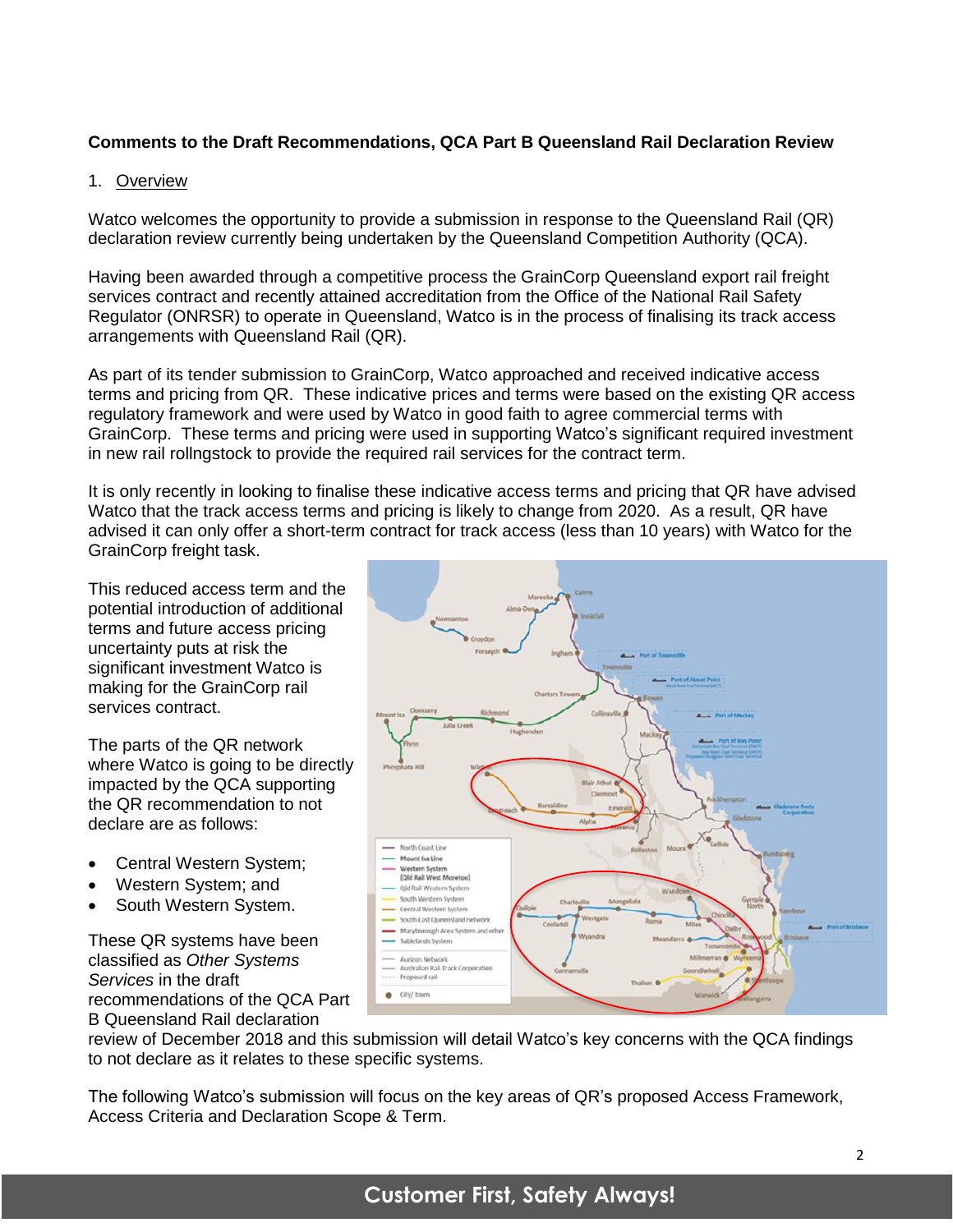### 2. QR Deed Poll and Access Framework

Watco has significant concerns with the proposed QR new access framework, which consists of:

- Draft access framework
- Draft standard access agreement; and
- Draft irrevocable deed poll.

Watco's primary concern is that it is due to commence GrainCorp operations on the identified parts of the QR network in approximately 6 months. The potential introduction and execution of a new access framework within this time frame is unrealistic and results in a high level of uncertainty for Watco as the access seeker. Alternatively, a short-term access agreement (e.g. 5 years) under the current access regime provides limited certainty and puts at risk Watco's significant investment in new rail rollingstock and facilities to support the new GrainCorp contract.

The following points detail Watco's key concerns with the proposed QR deed poll and access framework.

- If the Central Western, Western and South Western Systems are not recommended for declaration and the proposed access framework is applied, QR will have broader discretion to exercise its market power as the natural monopoly network infrastructure manager and the QCA will be unable to act as a regulator of access conditions or arbitrator of access disputes.
- QR has a wide scope to amend the terms of the access framework within the contract term and this latitude does not provide the required regulatory certainty and undermines incentives for rail operators to invest capital.
- QR would have the ability to price up to what the market could bear, without appropriate protections for reasonable and fair terms of access. In addition, the proposed access framework provides no guarantee that the service provided by QR (including reliability and performance) would correspond with any pricing mechanism. Our experience with CBH in Western Australia where "what the market can bear" principles were used has led to significant closures of regional railway lines. These lines were considered by Watco as safe and profitable; but economic theory was applied, including 'hub and spoke' principles of roading to the nearest railhead with the principle of consolidation to create economic scale. Unfortunately, once the task has transferred from rail to road it tends to stay on that mode. This grain freight now arrives at the Kwinana Port via the metropolitan road network in Perth.
- The term of the proposed deed poll is limited to 5 years and the access framework is limited to 10 years, with no certainty as to how the terms of access will continue beyond that point.
- The only option available to access holders to challenge QR amendments to the access framework is to commence legal proceedings, which are cost and time prohibitive and generally ineffective (as experienced in the ongoing grain rail freight network access dispute in Western Australia between the track provider and access seeker). Watco understands the QCA is empowered to determine access disputes, which creates more certainty around how issues in dispute are considered and assessed. The QCA is seen as being transparent and rigorous in its approach to access matters and has a track record in dealing with such matters.

In summary, Watco supports the following statement in the QCA December 2018 report and recommends this be applied to the Central Western, Western and South Western Systems.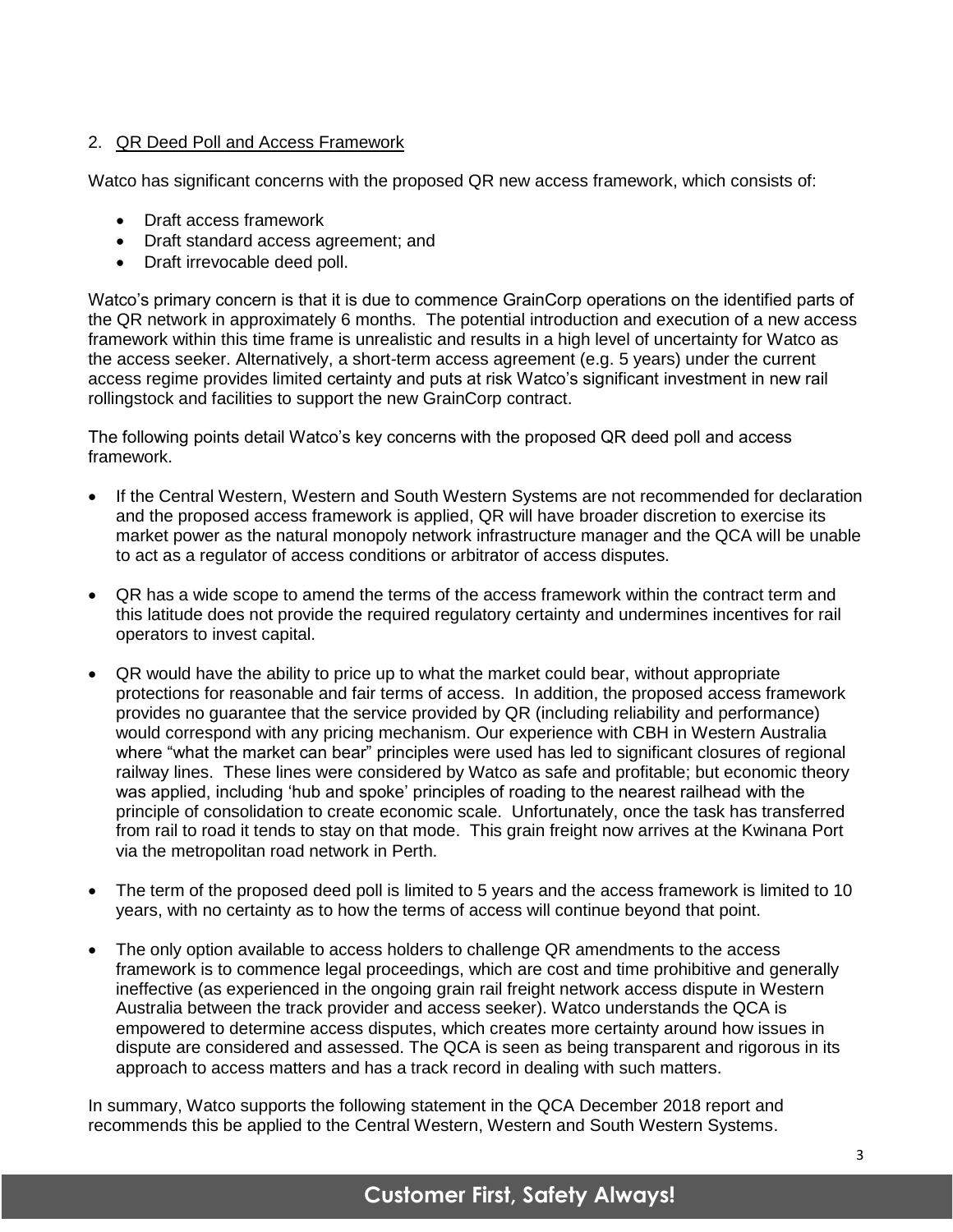*Given the proposed access framework is unexecuted and there are considerable uncertainties in how it would apply, the QCA does not consider the proposed access framework can be considered as an appropriate set of arrangements in the assessment of the state of the market in a future without declaration. As such, the QCA has not considered Queensland Rail's proposed access framework any further at this stage.*

#### 3. Access Criteria

*a. Competition*

With respect to *Criterion (a) Promote a material increase in competition*, Watco does not support QR's position that access as a result of declaration would not promote a material increase in competition and that none of the services on the Central Western, Western and South Western systems satisfy Criterion (a), as QR does not have the ability or incentive to exercise market power to adversely affect competition.

The following points support Watco's position that competition is and will continue to be promoted on the three systems if these systems are declared.

- Declaration provides for transparency and certainty of the terms of access, which promotes rail freight competitiveness compared with road freight. Removal of declaration would compromise the competitiveness of rail freight services as it would remove regulatory certainty which ensures rail remains competitive with road in servicing grain and other regional freight tasks on these three rail systems.
- Declaration promotes long term access certainty on fair and reasonable terms, a right to have QCA arbitrate access disputes, efficient access pricing and the potential to have reference tariffs, which all promote competition in dependant markets, particularly in regional Queensland agricultural freight markets and above rail operations.
- Watco and GrainCorp's rail haulage contract due to commence in late 2019 is evidence that competition in above rail operations has been achieved within the current declared framework for these three systems. The ability to achieve competition in above rail services, including the significant investment and innovation that will result, is at risk if the three systems are not re-declared.
- Watco's entry into the Queensland above rail market is predicated on its proposed significant investment in new above rail rollingstock, which given the potential change in access arrangements and subsequent impact on investment risk profile, has the potential to seriously alter service provision. As a new entrant into the Queensland above rail market, Watco is having to incur significant sunk costs through investing in long-life rollingstock assets (with a typical 25 year+ life) as well as the associated maintenance and provisioning facilities. Given the specific operational characteristics of the Central Western, Western and South Western systems, such as a narrow-gauge track with specific tonnage allowances, such assets are unable to be readily switched to alternative uses elsewhere.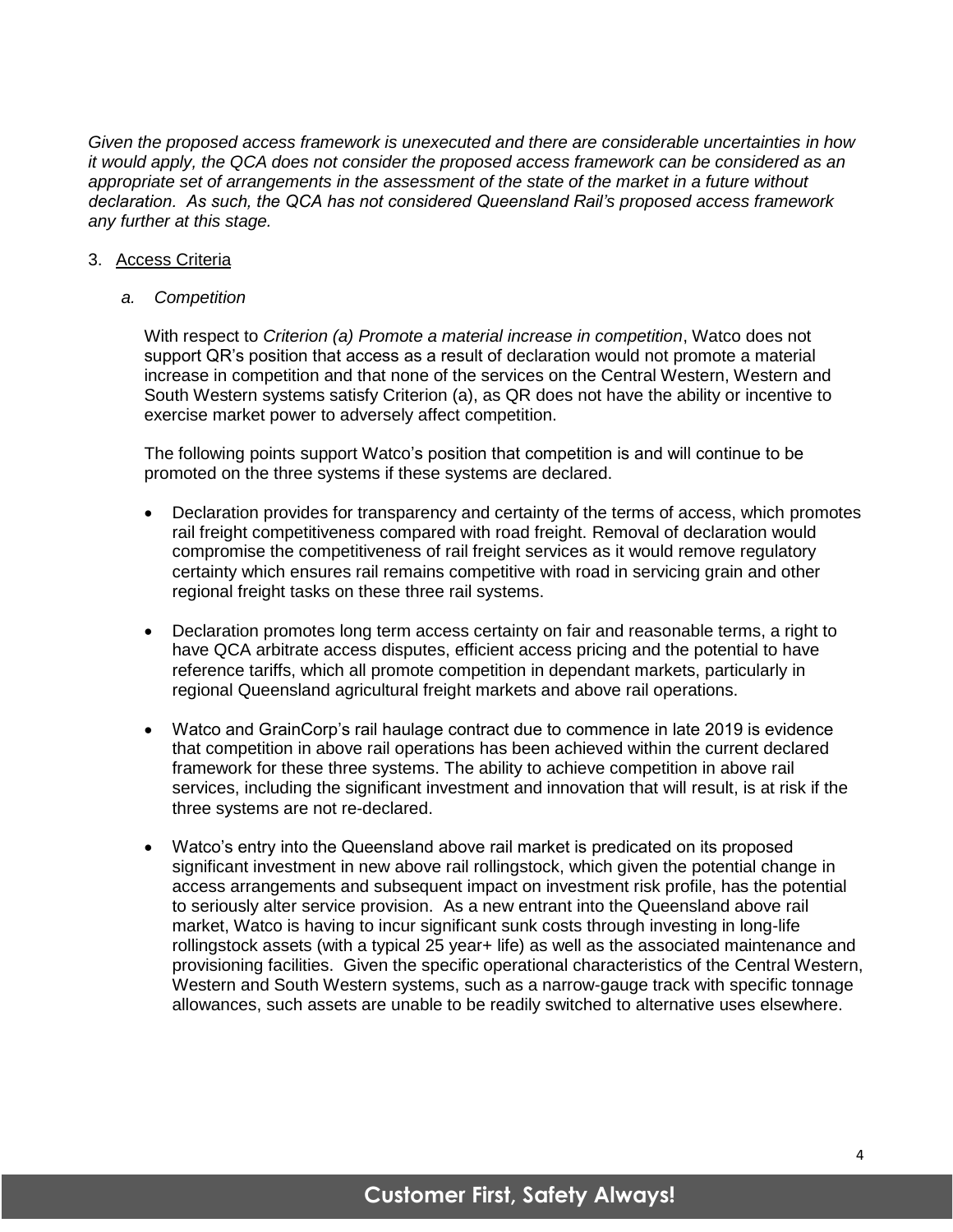- Proposed introduction of supply chain efficiencies to attract more grain freight from road to rail will be seriously impacted with the uncertainty of access arrangements.
- The successful introduction of Watco as a new above rail operator in the Central Western, Western and South Western systems supports the National Competition Council's position with regards to competition.
- On the basis of the current track access regulatory regime, Watco has witnessed the success of above rail competition in Queensland and the positive impact this has had for freight customers, the economy and the broader community. The ability for new above rail entrant like Watco to enter the Queensland market is critically dependant on the stable operation of Queensland's regulatory framework under Part 5 of the QCA Act.

In summary, Watco supports the following statements in the QCA December 2018 report with respect to the competition access criteria on other QR systems and recommends this be applied to the Central Western, Western and South Western Systems.

*The QCA considers that a future with declaration will continue to provide for access to the rail network on reasonable terms and conditions due to on-going regulatory oversight. The protections provided by the regulatory framework will provide certainty to a potential new market entrant (or renewing access holder) about the likely future terms and conditions of access, reducing the risks of undertaking market entry and operations. The certainty provided by access under declaration, including at time of contract renewal, is likely to be a critical factor in supporting efficient entry to and efficient participation in the above-rail haulage market, thereby materially promoting competition.*

Watco submits that the QCA position at chapter 3.10 of the December 2018 Draft Recommendations report was made in the absence of the number of points raised in this submission and should be amended to conclude that each of the services provided on the Central Western, Western and South Western systems do satisfy Criterion (a).

*b. Demand*

In relation to the Central Western, Western and South Western systems, Watco supports the December 2018 QCA draft recommendation that *Criterion (b) Meet total foreseeable demand at least cost,* has been satisfied and that this supports the continued declaration of these three QR systems.

#### *c. State Significance*

In relation to the Central Western, Western and South Western systems, Watco supports the December 2018 QCA draft recommendation that *Criterion (c) State significance,* having regard to the size of each of the three systems, has been satisfied and that this supports the continued declaration of these three QR systems.

However, Watco does not agree with the QCA's position that the Central Western, Western and South Western systems are not significant, when regard is had to each system's importance to the Queensland economy. Whilst these systems do not transport large volumes of bulk freight or carry general freight between major urban centres, these rail systems do provide key transport links accessing regional Queensland agricultural markets and communities. These agricultural markets like grain, hay, livestock etc are the backbone of

# **Customer First, Safety Always!**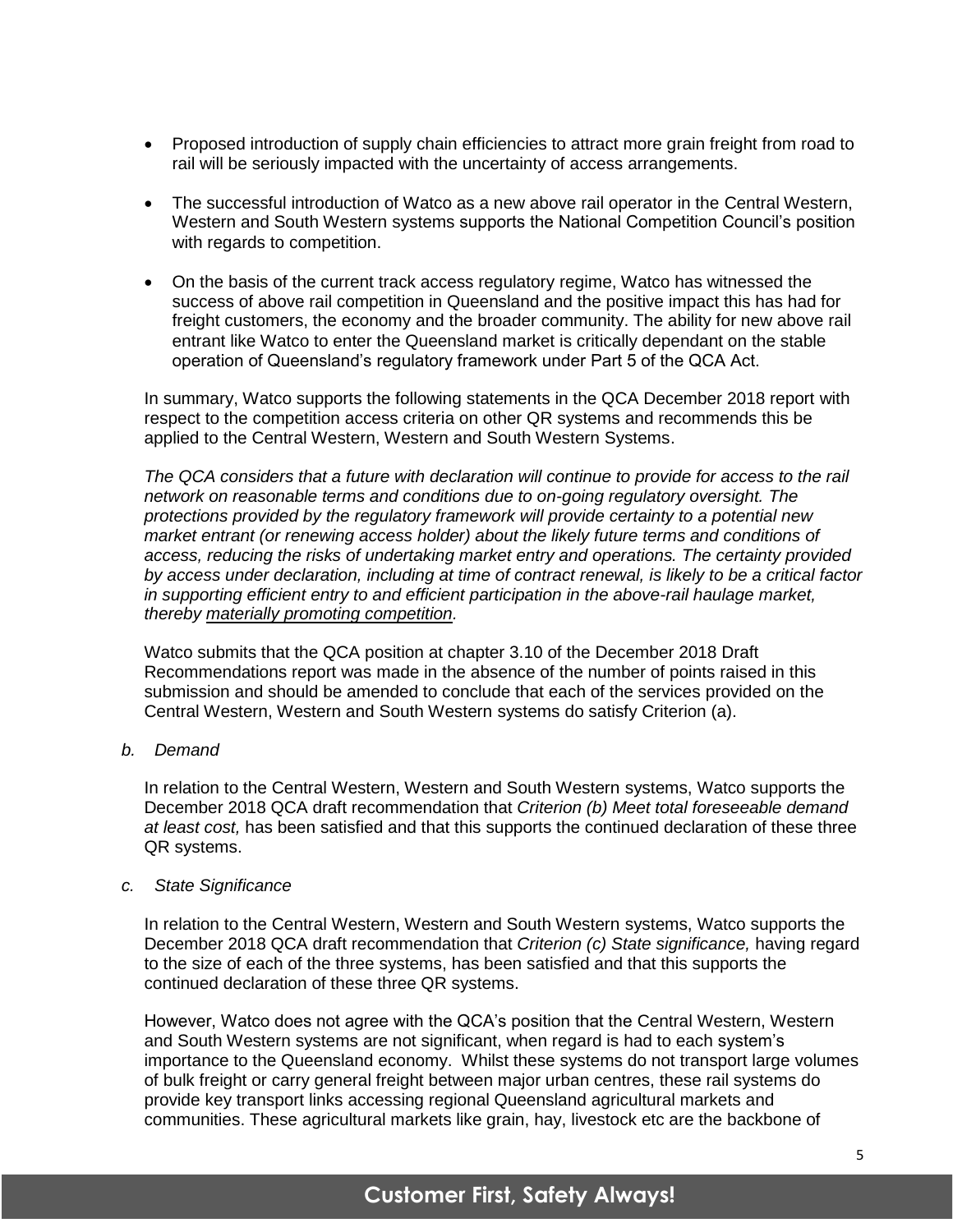these regional economies and require support in the form of accessible and competitive transport networks and services. Re-declaring these three rail systems by QCA confirms that level of support.

#### *d. Public Interest*

With respect to *Criterion (d) Public interest*, Watco does not support QR's position that access as a result of declaration would not be in the public interest and that none of the services on the Central Western, Western and South Western systems satisfy Criterion (d).

The following points support Watco's position that the public interest is and will continue to be supported on the three systems if these systems are declared.

- Declaration of the Central Western, Western and South Western systems would promote the public interest by providing long term certainty as to rights of access, access being available on reasonable terms and thereby facilitating investment in the Central, Western and South West regions, with wider flow-on economic benefits through employment, royalties to the State and regional economic growth.
- Declaration of the QR systems has supported significant investment and competitive entry in dependant markets. Watco's entry into the grain freight market on the Central Western, Western and South Western systems in late 2019 and significant investment in rollingstock and facilities will be in the broader public's interest.
- Public benefits from investment and provision of rail transport services include known factors that road freight produces 14 times greater accident costs and 16 times as much carbon pollution than rail freight per tonne kilometre.
- Rail operators and customers bear their own costs of the regulatory process and the prudent expenditure by QR on the regulatory process which is taken into account in the prices set by the QCA. As Watco are supportive of declaration continuing, it must be that the reasonable terms and conditions of access arising from declaration promote the public interest. Watco considers that the costs of QCA administering the regulatory regime applicable to declared systems are small compared to the considerable benefits of declaration.
- In addition to the soon to commence GrainCorp bulk grain freight contract, Watco is actively investigating other rail freight opportunities in central and south western Queensland. In its recent engagements with various government agencies, local shires and freight customers, Watco has been surprised with the resurgent interest in shifting freight from road to rail and identifying investment and innovation opportunities to enable this to occur. Watco's corporate history of similar investments in Western Australia and in North America support these potential opportunities in Queensland, with stable track access arrangements one of the keys to its success.

Watco submits that the QCA position at chapter 5.8 of the December 2018 Draft Recommendations report was made in the absence of the number of points raised in this submission and should be amended to conclude that each of the services provided on the Central Western, Western and South Western systems do satisfy Criterion (d).